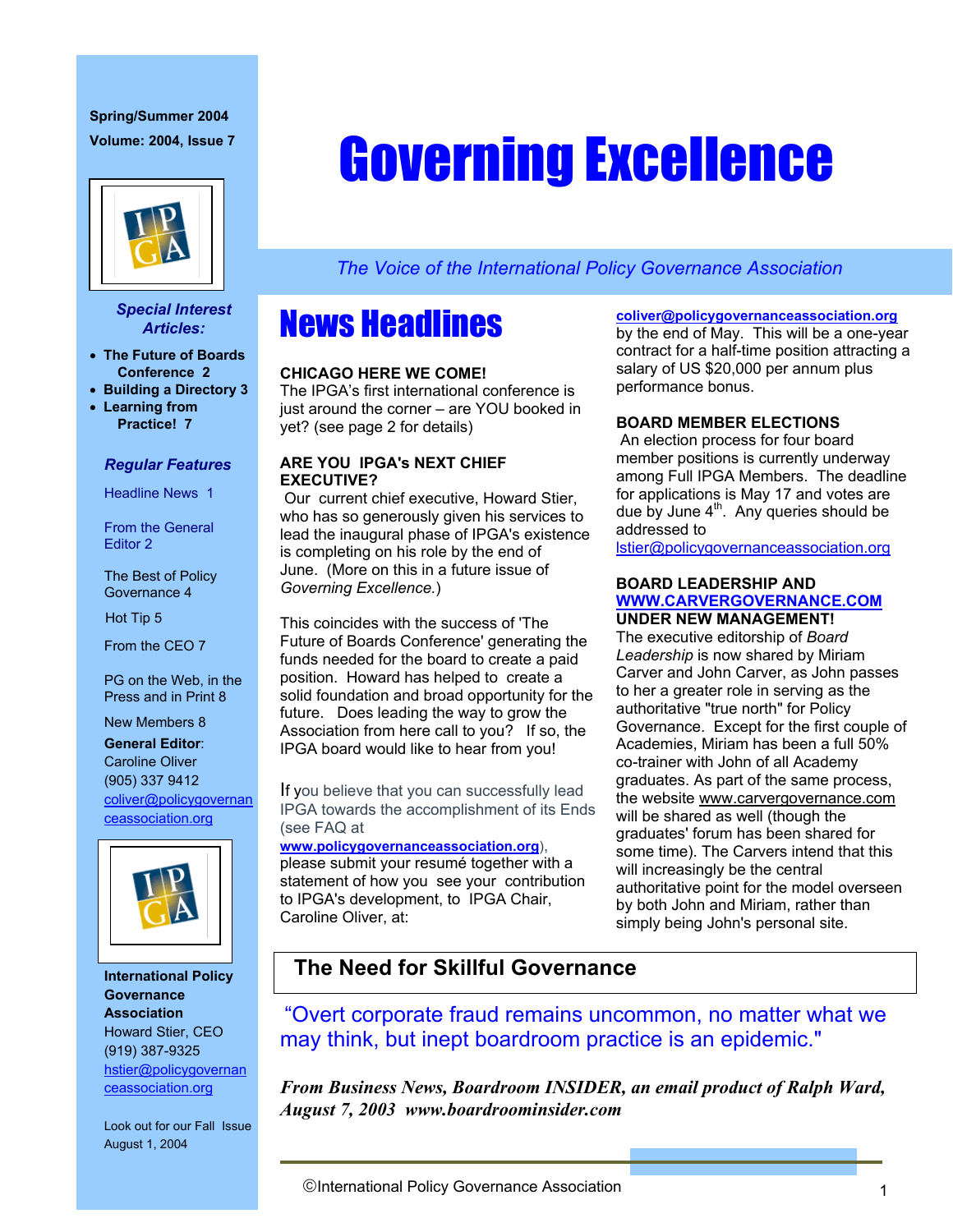

**A Tribute to Judi Osborne 1948 – 2004** 

j

IPGA member and very early Policy Governance pioneer, Judi Osborne, died on April 22, 2004. She had waged a long and magnificent campaign to overcome cancer and I was one of many people who were privileged to be part of her journey through regular email updates from her husband Jim.

Judi was an unfailing support for Policy Governance and IPGA. She was always voicing her willingness to support us in any way. She and her husband Jim did a lot of work to help us with the media campaign for the IPGA launch and John Carver tribute. Jim also wrote a wonderful review of the "Corporate Boards That Create Value" book for the

investment press with which he is very familiar.

Judi served for more than 30 years with local YWCA's in Alberta, Saskatchewan and Ontario, and as a senior executive of YWCA Canada. She was on the board of YWCA Calgary, for seven years and president 2001- 2003. In 2003 she was appointed to the national board of directors. Judi also volunteered for the Prairie*Action* Foundation; the Governor's Council; the Calgary chapter of the Canadian Society of Association Executives, and the Alberta Women's Enterprise Network.

In 1992, Judi was awarded the Canada 125 Medal for her "significant contribution to compatriots, community and

to Canada". She received the Cleta Herman Award in 1994, the highest honor YWCA Canada can bestow on a staff member. And in 2002, Judi was awarded the Queen Elizabeth Golden Jubilee Medal recognizing her life-long commitment to community service.

I believe my very last conversation with Judi was around some advice she was seeking to help YWCA Canada with a Policy Governance implementation issue. We can all be very proud to be associated with something that commanded the support of such a wonderful human being. Our best tribute to her can only be to continue ever more determinedly towards IPGA's goals.



## **Get Ready for the Future! IPGA's Inaugural International Conference**

Have you booked into the workshops you want to attend in Chicago?

If not, you had better hurry. There are 30 to choose from but it is first-come, first-served, and you don't want to miss out.

For the latest developments and details on the conference, and to register online, please visit the IPGA website and click on the *Future of Boards* button.

visit: www.policygovernanceassociation.org

Susan Mogensen Conference Coordinator conference@policygovernanceassociation.org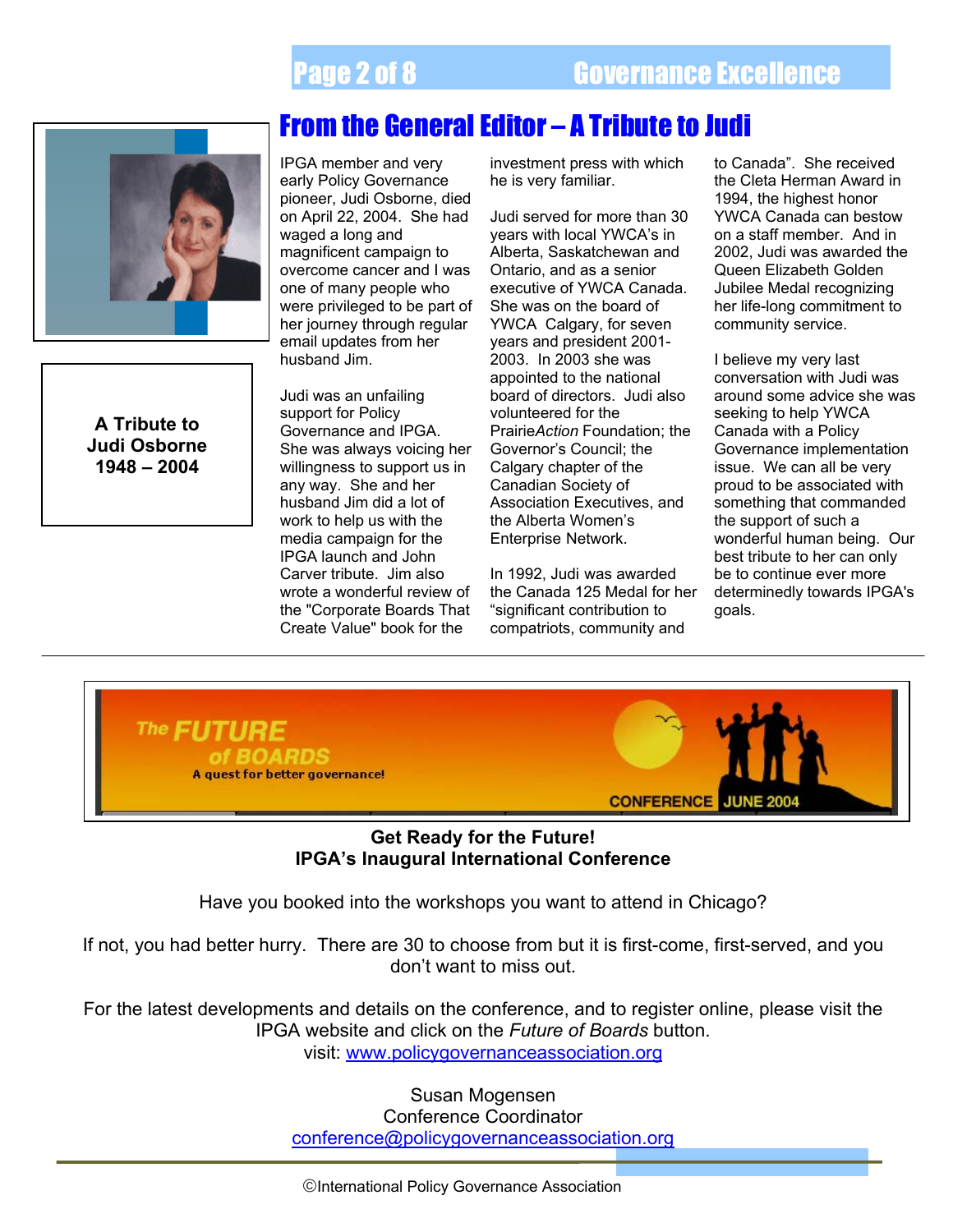# **Page 3 of 8 Governance Excellence**



# **BUILDING A DIRECTORY**

 considering Policy Governance want to know: "Who else is The need for a directory of organizations using Policy Governance is becoming more and more obvious. People doing it?". People already underway want to know: "With whom can we share and compare experiences?".

Tom Gregory is planning to develop such a directory and a related instrument with which someone could evaluate to what extent an organization is actually using Policy Governance.

Some of the issues being considered:

- 1) What is the best method and form for a directory to indicate how close an organization is to full Policy Governance?
- 2) What is the best method to determine an organization's degree of congruency with Policy Governance?
- 3) What do you think about Tom's approach of having a board or its Chair answer a series of questions about their organization? They could be given a resulting percentage number indicating the extent to which their organization is using Policy Governance and see where the organization is not using the system.
- 4) Regarding "congruence" as used above, is congruence like pregnancy? In pregnancy, the state exists or does not, but not partially, not in percentages. Can an organization be partially Policy Governance congruent? Should a word other than congruence be used, or is congruence OK as used here? Is Policy Governance congruence better than faithfulness? Degree of purity? Contamination level? Model consistent index? Model adherence index? True North?

Tom invites you to share your ideas with him by June 9 at twg40@yahoo.com. He also will be inviting you to look at draft versions of the instrument and to have input into it. Then he will be asking you to identify organizations for the directory. Tom envisions the evaluation instrument being on paper and also online.



**IPGA Member Tom Gregory is inviting you to participate in an important new project**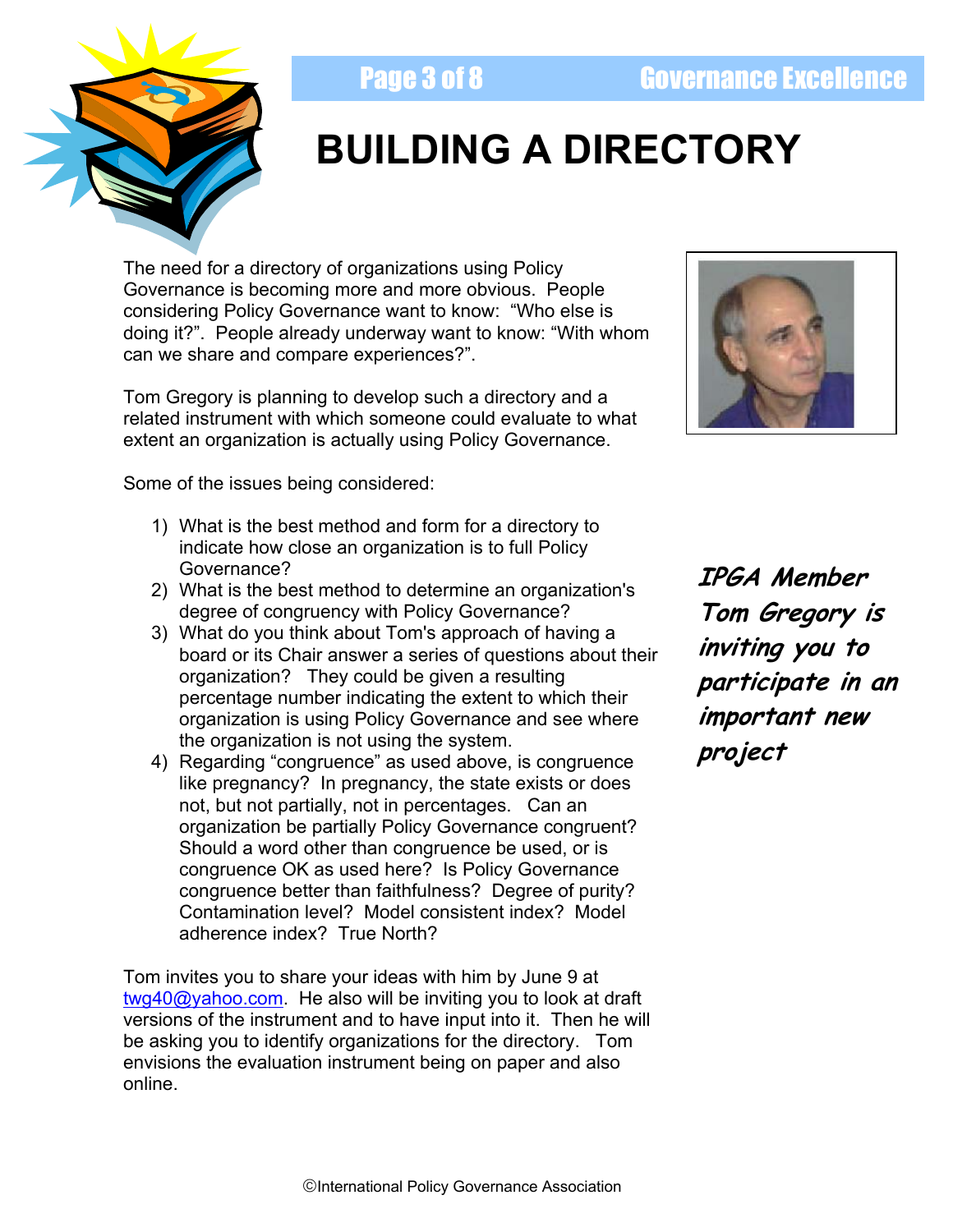# Page 4 of 8 Governance Excellence

# **THE BEST OF POLICY GOVERNANCE**

Suzanne Lacelle, Chair of Hawkesbury and District General Hospital, answers some questions about her board's experience.

The year 1997 was when Hawkesbury and District General Hospital decided to invest time and money in a new way of governing, Policy Governance. The board knew it needed something different but didn't know what until the CEO presented a method of governance that kept the board out of the kitchen and the administration in line, what else could we as a board want?

The board was very interested in this new model and what made a major difference for the implementation was that all directors and CEO made a joint decision to proceed and this was the basis that ensured its success.

The understanding of the model was very minimal when the decision to proceed was made, but what was interesting was that the possible results were very well known, understood and desired.

Board members sustained this commitment by their hands on involvement; by writing the policies, attending training session, investing in a well stocked library, training new potential members, creating on-going training sessions and through common group control of staying focused and in line with the model, which by all means is not an easy task.

The biggest challenge the board has encountered over the years is that of keeping the discussion at policy level, it's so easy for some members to want the kitchen discussions. Another big challenge was developing the Ends, the distinction between the Ends and the means has always been a challenge for our board.

At the CEO and management level the



challenge was in elaborating the interpretations and data that would meet the board's ends.

The board has discovered by implementing this model that they now know what their real job is and what their constant work is; linking with its ownership and foreseeing the organization's results. The board keeps a vigilant eye on operations by our monitoring reports without actually being or participating in the daily operations.

Looking back at our beginning and reflecting on where the board is now, the changes that we would make would be to emphasize more on training and understanding of the distinction between Ends and means in the early stage of implementation.

The message we as a board would like to say to others looking at investing in this model is; Go for it! The benefits outweigh far more the long hours of intense work and full commitment that this model requires constantly.

Our board's future definitely lies in continuing with this model and we hope to create interest and understanding among other boards in our community in adopting the Policy Governance model, because in the end the ownership is the one to greatly benefit from this and our purpose is to serve them well.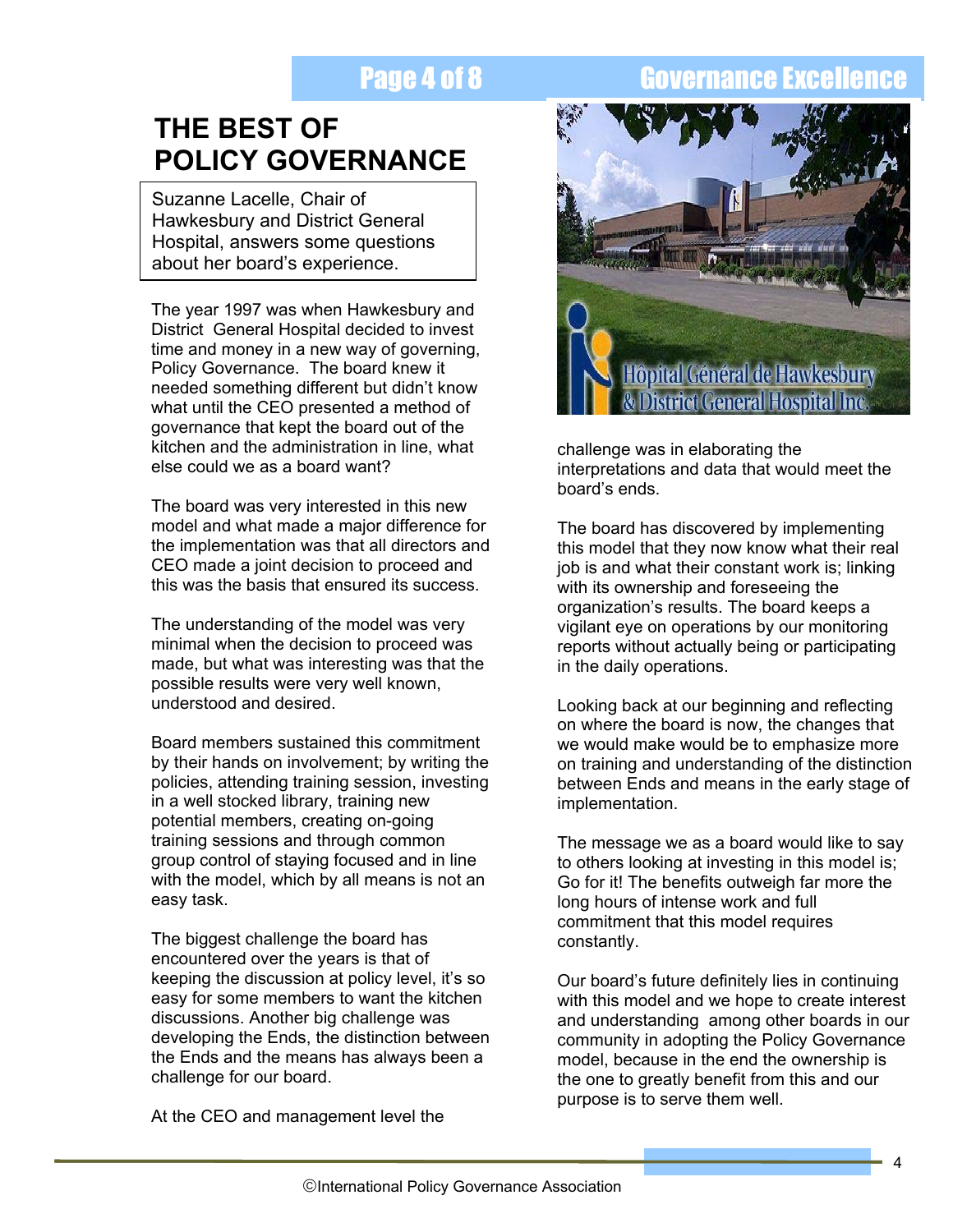

**Page 5 of 8 <b>Governance Excellence Page 5 of 8** 

# **HOT TIP!!**

# *Misconsin Technical College System* **Now the college System REVIEWS**

by Jan Adelman, Director of Staff Development Lakeshore Technical College

Here's a Hot Tip from the Lakeshore Technical College (LTC) Board of Trustees.

Boards using Policy Governance as their governance model are expected to say what they mean and mean what they say. LTC board members agree that to ensure they are saying what they mean, they must first remember what they said! And to do that, the board faithfully reviews two board policies at each monthly meeting and regularly evaluates itself on board processes.

The LTC Board, using Policy Governance since 1996, reviews each of its policies annually. The board accomplishes a number of leadership objectives when combining board self-evaluation activities and regular policy review:

- Maintain board policies and revise as needed
- ' Validate governance processes
- ' Ensure that board members remain familiar with policy content
- Familiarize new board members with policy intent as well as content

Benefits of regular review and self-evaluation include:

- 1. The board's commitment to excellence and its direction for the college are communicated through up-to-date policies
- 2. Board members remain familiar with what they said and why they said it
- 3. New board members become familiar with policy language through monthly discussions
- 4. College staff gain deeper understanding of the governing board's leadership as they reflect on board discussions
- 5. College staff are more knowledgeable about Policy Governance concepts

Lakeshore Technical College, one of 16 colleges in the Wisconsin Technical College System, is located on the eastern shores of Lake Michigan midway between Milwaukee and Green Bay. LTC offers more than 50 programs awarding two-year associate degrees, one- and two-year technical diplomas, and short-term technical certificates. The college offers distance learning opportunities and is the major provider of customized training and technical assistance to the area's business and industry community. The LTC web site is located at www.gotoltc.com.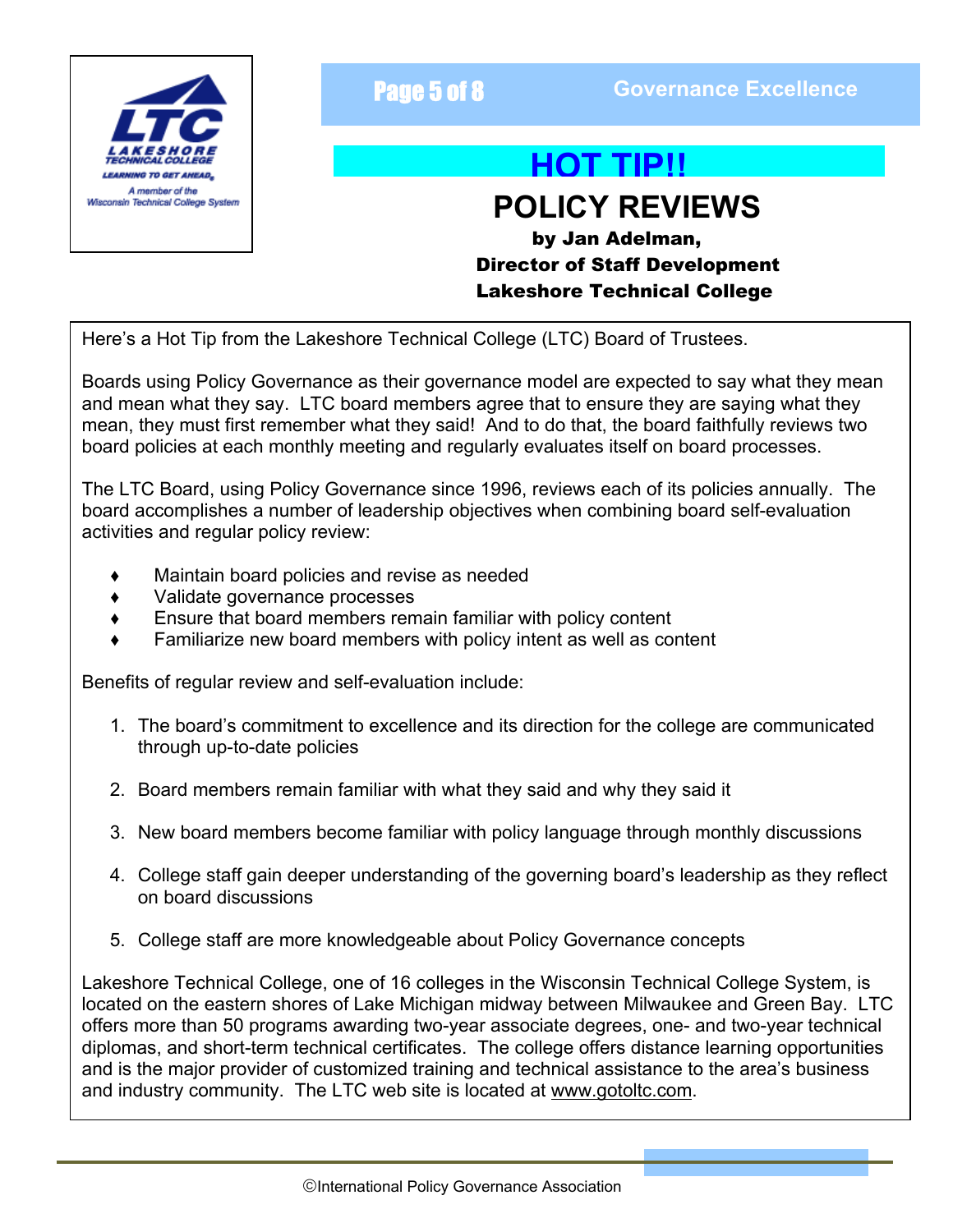

*Bill Charney shares an exciting strength of Policy Governance that came to light in the development of the newest resource, and first "workbook" for PG boards – The Board Member's Playbook…* 

Bill Charney, a Denver-based governance consultant, works with a wide variety of governing boards throughout the United States. He is co-author, with Miriam Carver, of *The Board Member's Playbook: Using Policy Governance to Solve Problems, Make Decisions and Build a Stronger Board,*  published by Jossey-Bass earlier in 2004.

# *Learning from Practice!* By Bill Charney

When Miriam Carver first introduced the "board rehearsal" concept in 2001, she proffered that boards would benefit from using "teamwork" concepts recognized as contributing to team effectiveness in other environments. Chief among these was the notion that if teams have roles and authority clearly defined, "rehearsing" their skills in performing these roles leads to better performance.

Our purpose in writing the *Playbook*  was to demonstrate the pure practicality of Policy Governance. Practitioners of the model have consistently experienced the enticement of good theory. But seeing good theory applied in practice is what generates great excitement and confidence in the board room.

Miriam and I had both seen "the light go on" for many of our clients when we led them through "rehearsals" in workshops. They gained greater confidence in not just their ability to work as groups, but especially that their policy manuals do have the breadth and strength needed for total systematic accountability.

To demonstrate the concept in a "workbook," we knew it was important to give boards and board members a tool to guide them through their own, self-facilitated rehearsals and learning exercises. We strove to develop a "Scenario Worksheet" that would guide boards and board members through a simple series of questions to help make decisions based on their own board policies. Using an array of "board scenarios" generously submitted by colleagues and clients, we went through many iterations of the worksheet. The final product is a set of four questions, the answers to which

can help a board resolve *virtually any* governance issue.

While the creation of the *Playbook* reinforced so much of the basis for our enthusiasm and advocacy for Policy Governance, it was increased awareness of a particular nuance that, we believe, can help simplify clients' understanding of how to use their policies.

When addressing an issue, the starting point and first question in the "Rehearsal Worksheet" is "What has the board already said in its relevant policies." Naturally, it's crucial for the Board to consider the relevance of its stated values in *all four* of the policy categories, before it is able to consider further action.

*The Key Learning…* 

The nuance of the model that became evident to Miriam and I, not previously so explicit, is that the *answer* to how a board should proceed in addressing virtually any issue, whether relating to staff actions, those of board members, or of the board as a whole, always lies in the Governance Process and Board-Management Delegation Policies.

As these are commonly referred to as the "board means" categories, it's sensible that they would describe how the board is to act in any given situation.

By emphasizing the power of these policies, as the basis on which boards should make all further decisions regarding any organizational circumstance (be it governance or expectations regarding operations), board members are better able to recognize the power of their PG-based policy manuals as an effective and comprehensive board-team "playbook."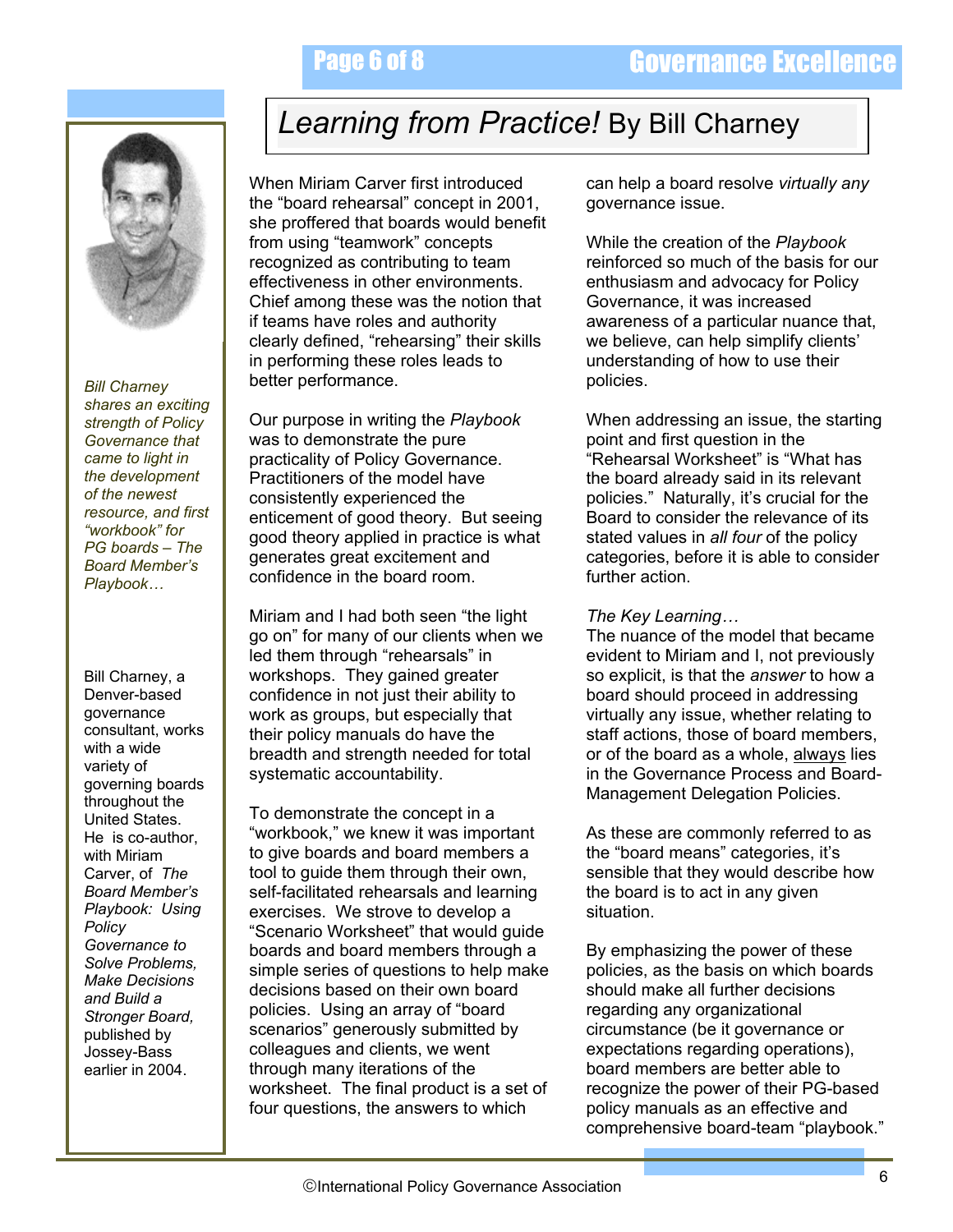# FROM THE CEO

# **PRE-CONFERENCE MUSINGS**

Sitting here in my sun filled office, engaging in one my favorite pastimes – musing, I am reflecting on IPGA's first major conference, the Future of Boards, in Chicago on June 10-12 - less than one month away. I am looking back at all the planning and work that has gone into the conference and note that, fittingly in these early days of spring, the fruits of our labor are starting to show. Conference attendance is growing strongly as new areas are explored, opened up and cultivated, allowing rays of warming sunlight to shine into them, spreading hope for a future of being owner-accountable. Growth that is feeding the workshops that were judiciously planted in the ground over the winter, and like the trees of spring are flowering, leafing out and creating a welcoming canopy of educational cover for all who attend this spring event!!

I recall all the conversations that I, Susan Mogensen, our conference coordinator and others had when Susan first brought the idea of this conference to my attention. We all agreed that to be successful the conference must strongly appeal to users of Policy Governance®. We

asked ourselves, who are these users; where are they and how do we reach them? We then wondered, if they do come what will be needed so that they leave satisfied? Will we be able to create sufficient workshops that are appealing to new as well long-time users? IPGA had never done this before and we had no history to guide us. What if nobody came? The risks were significant, especially for an association so young. Yet having the conference was what there was to do.

Now, watching the seeds of success begin to sprout, I am excited by the future that IPGA has planted and anxiously looking at the years ahead, anticipating the conference's impact on the future of owneraccountable effective governance. I am also excited for Susan, who, a year ago, sowed the seed for the conference. She not only sowed it but created a relationship with IPGA that would nurture its development and growth.

However, as I watch the seeds sprout, I am also aware of how much still needs to be done to have them grow into the solid foundations for the future. Conference attendance is



*Howard Stier* 

growing, and we want it (and need it) to grow faster and higher. We have much to do to assure workshop quality and the satisfaction of every person attending the conference. We have been challenged, are continually being challenged and are looking forward to the challenges that come with accommodating more people than we anticipated.

So, as I end my spring musings, my request of members is to challenge us further. Keep sharing the conference and inviting others to attend. Be there yourself and be the pillar that supports a new or long time user in having the conference fulfill his or her wildest expectations. Thank you all, and I am looking forward to seeing you in Chicago.